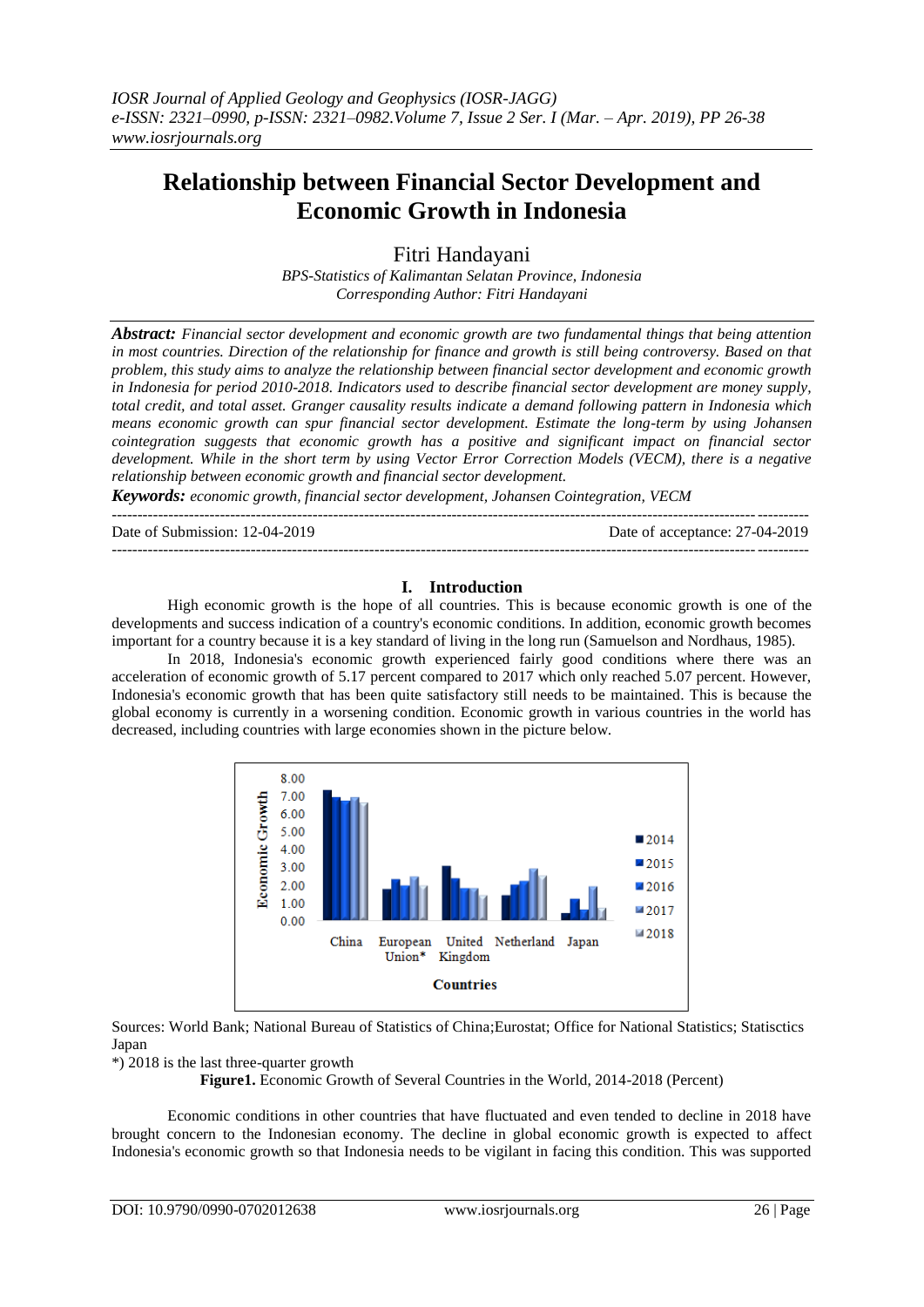by the National Economic Committee (2013) which stated that in the midst of an increasingly integrated world economy, Indonesia could not escape completely from the negative influence of the global economic recession. The financial sector is one of the sectors that is considered to be able to maintain the stability of a country's economy. Rohaeni (2009) said that managing the financial sector is one way to restore economic stability when the economic sector has decreased. In Indonesia, the financial sector is dominated by banks. In Figure 2, it can be seen that the contribution of banks to GDP in the financial and insurance categories is greater than that of non-bank financial institutions, which is always above 60 percent every year. In addition, according to

Abdurohman (2003) non-bank financial innovation has not significantly affected the development of financial markets in developing countries, including Indonesia. This indicates that the development of the financial sector in Indonesia can be reflected through banking developments.

The relationship between financial sector development and economic growth has been of much concern in the field of research. But there are still inconsistencies in the direction of the relationship between the two studies. The direction of this relationship shows whether the development of the financial sector is driving economic growth or economic growth that enhances the development of the financial sector. According to Patrick (1966) in (Calderón and Liu, 2002), there are two forms of relationships that describe the development of the financial sector and economic growth, namely supply-leading and demand-following.

The inconsistency in the direction of the relationship between financial sector development and economic growth allows for errors in policy making. In addition, this research can be used to develop research in this field. Given the large amount of research in this field, clear results are needed for conditions in Indonesia. This is because by obtaining the results that there is a relationship between the financial sector development and economic growth, the research on these two things in Indonesia can be continued further to other parts. If there is no relationship between the two, then the amount of research on these two things will decrease. So that this study aims to determine the relationship of financial sector development and economic growth in Indonesia in 2010-2018. In addition, it is also to find out the role of real economic activity seen from economic growth towards the development of the financial sector in Indonesia.



Source: BPS-Statistics Indonesia

**Figure 2.** Bank and Non-bank Contributions to the GDP of Financial and Insurance Services in Indonesia, 2014-2018 (Percent)

## **II. Literature**

#### **Financial Sector Development**

According to Department for International Development (2004), the financial sector is called developing if it meets several conditions.

- 1. The efficiency and competitiveness of the financial sector is increasing.
- 2. The coverage of available financial services is increasing.
- 3. The diversity of institutions operating in the financial sector is increasing.
- 4. The amount of money delivered through the financial sector is increasing.
- 5. The level of capital allocation by financial institutions to private enterprises (compared to direct government loans from government banks) is increasing.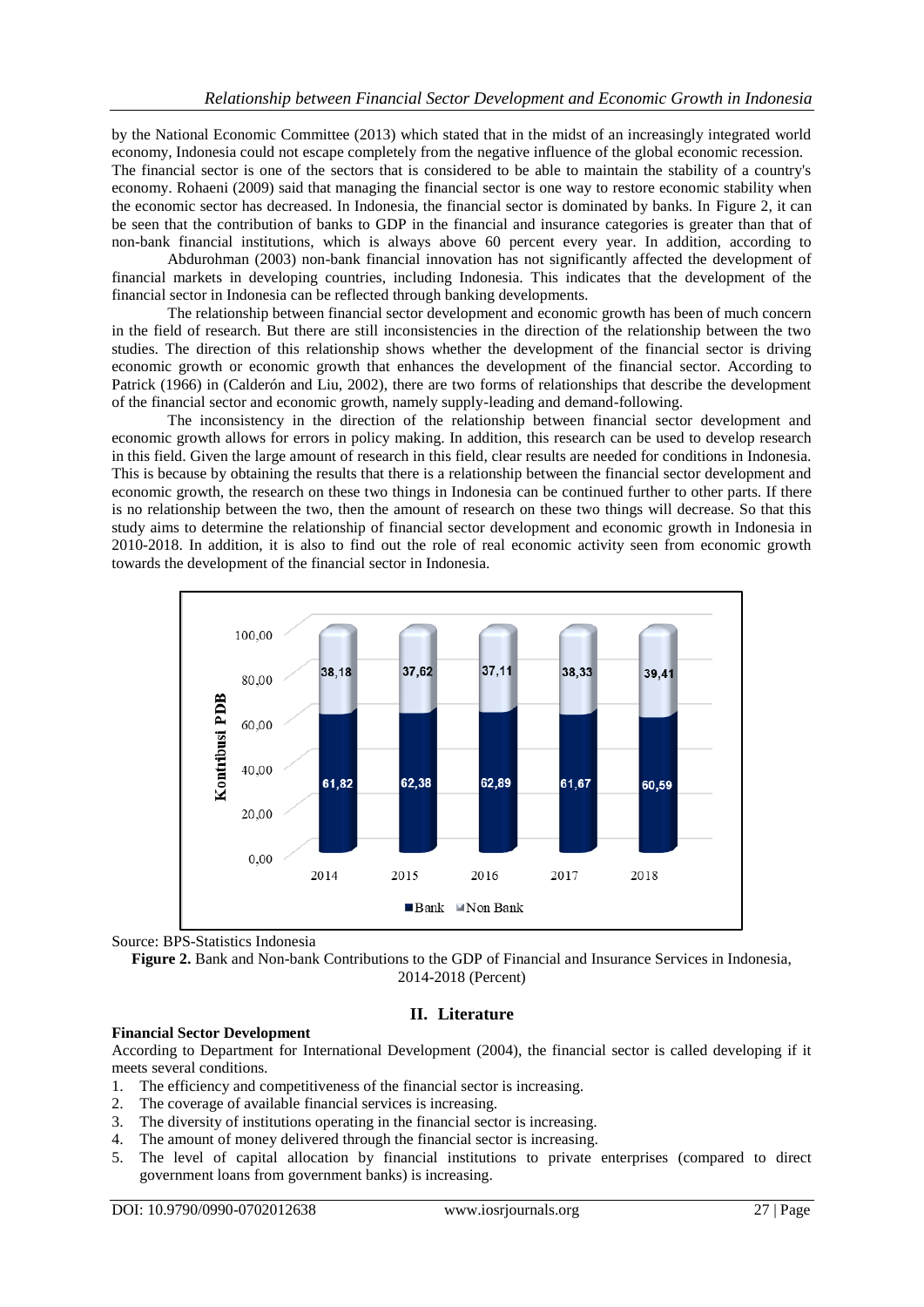6. Regulation and stability in the financial sector are increasing.

Basically, the development of the financial sector is about overcoming the costs that occur in the financial system (World Bank, 2013). The process of reducing the cost of obtaining information, implementing contracts and making transactions results in the emergence of markets and financial intermediation. Financial sector developments occur when instruments, markets and financial intermediation facilitate the effects of information and transaction costs, so that work works well in carrying out the core functions of the financial sector towards the economy.

## **Financial Sector Development and Economic Growth**

The relationship between the development of the financial sector and economic growth is still a debate. Graff (2001) divided the causal relationship between the development of the financial sector and economic growth into four, namely:

- 1. There is no connection between financial sector development and economic growth.
- 2. Financial sector development follows the economic development or economic growth enhances institutional changes and financial sector development.
- 3. Financial sector development determines economic growth because the financial sector is a prerequisite and effectively encourages economic growth.
- 4. Financial sector development is a hindrance to economic growth because the institutional inadequacies and financial sector crises that often occur can disrupt economic growth.

Joseph Schumpeter (1991) in Burzynska (2009) argued that the development of the financial sector led to economic growth. The main points are services carried out by financial intermediaries, such as: mobilizing savings, risk management, facilitating transactions or evaluating projects, and technology so that economic growth is stimulated. Chen (2006) in Zhang (2012) identified two ways that the financial sector contributes to the economy, namely mobilizing savings and replacing credits for funding.

According to Inggrid (2006), the financial sector is the locomotive for the growth of the real sector via capital accumulation and technological innovation. More precisely, the financial sector is able to mobilize savings. They provide borrowers with various high quality and low risk financial instruments. This will increase investment and ultimately accelerate economic growth.

However, Robinson (1952) in Djoumessi (2009) has another view that states about entrepreneur is driving the development of the financial sector. This research was reinforced by the research of Patrick (1996) in Kargbo and Adamu (2011). Patrick argued that creations in modern financial institutions, financial assets, and obligations are responses from demand for services by investors and savers in the real economy. This means that increased demand for financial services will encourage the expansion of the financial sector (the financial sector responds positively to economic growth). This opinion was also supported by Gurley and Shaw (1967), and Goldsmith (1969) and Jung (1986) (Kargbo and Adamu, 2011).

In addition, Lewis (1995) in Akinlo and Egbetunde (2010) found a two-way relationship between financial sector development and economic growth. This means that the development of the financial sector is a consequence of economic growth that has a reciprocal relationship in stimulating real growth. According to Akinlo and Egbetunde (2010), several studies that also agree on this reciprocal relationship are Patrick (1996), Greenwood and Jovanovic (1990), Wood (1993), Greenwood and Bruce (1997), and Luintel and Khan (1999).

Even according to Levine (1996) in Burzynska (2009), some studies ignore the role of finance when analyzing economic growth. This can be seen in the works of 'economic development pioneers', among them are works by three Nobel prize winners (Bauer, Colin Clark, Hirschman, Lewis, Myrdal, Prebisch, Rosenstein-Rodan, Rostow, Singer, and Tinbergen). None of them considered finance as a factor in economic growth. In addition, the study of Dornbusch and Reynoso (1989) in Burzynska (2009) concluded that financial factors are important only when financial instability becomes the main impetus in the economy.

Meanwhile, Shan, Morris and Sun (2001), Demetriades and Hussein (1996), and Arestis and Demetriades (1997) in Burzynska (2009) all found positive relationships, two-way relationships and negative relations depending on the country used as the study. So, they concluded that there was a need for caution in generalizing results because each country had a different case.

## **Previous Research**

Inggrid's research (2006) entitled "Financial Sector and Economic Growth in Indonesia: Causality Approach in Multivariate Vector Error Correction Model (VECM)" aims to investigate the role of the financial sector in encouraging economic growth in developing countries, especially Indonesia in 1992 to 2004 using the VECM method. The financial sector development variables used were bank credit to the private sector and spread variables. The control variables in the study consisted of the real exchange rates obtained from the nominal exchange rate and the Consumer Price Index (CPI) and the interest rates of Bank Indonesia Certificates (SBI). The results obtained from this Inggrid study were support the hypothesis of the significance of the role of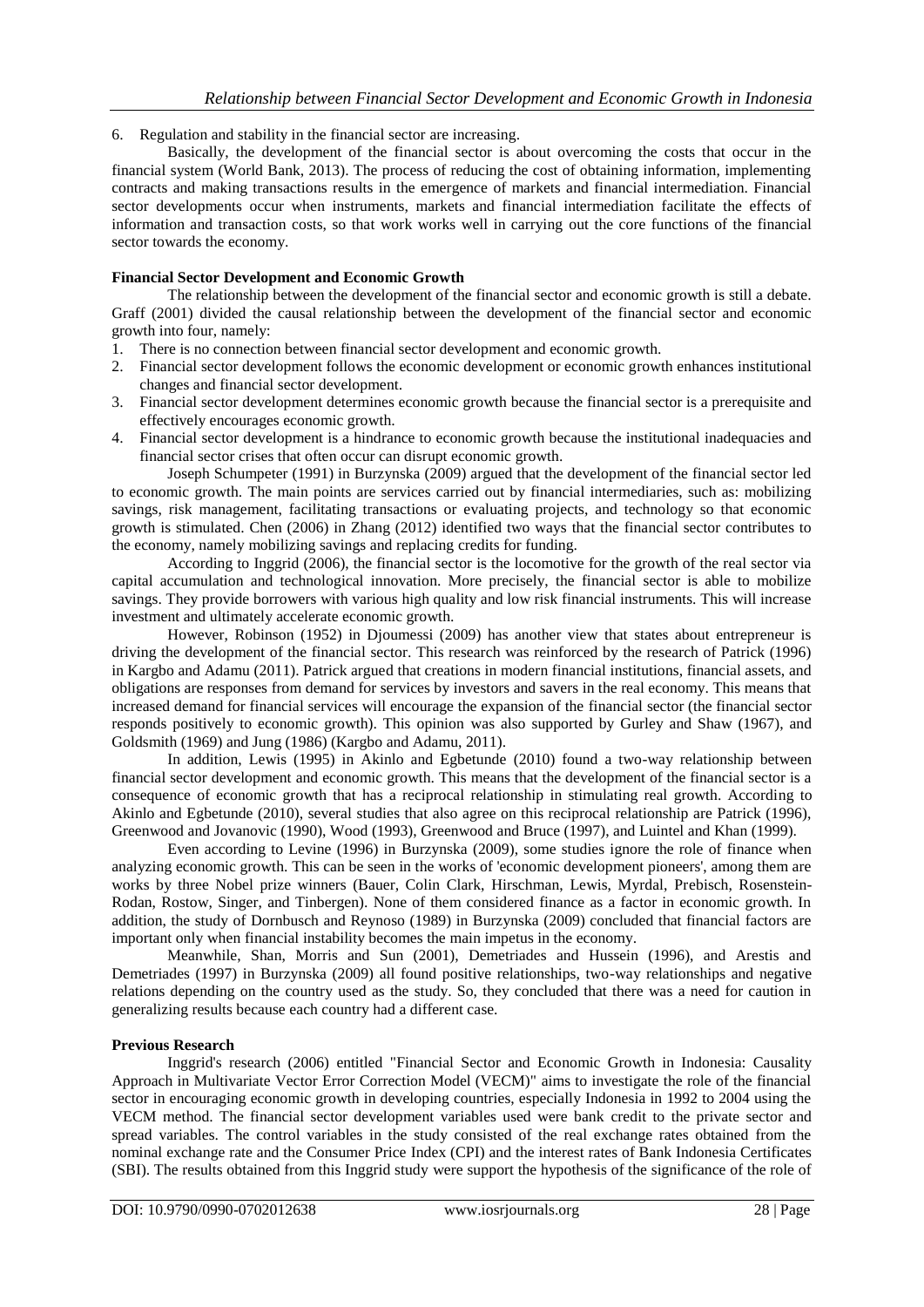the financial sector as an engine of economic growth. The results of Granger causality showed bi-directional causality between economic growth and credit volume. However, it was proven that there was one-way causality between spread and output.

Study of Zhang (2012) entitled Financial Development and Economic Growth: Evidence from China aims to investigate the relationship between financial intermediation and economic growth in China in the period of 2001–2006. The study usedthe generalized method of moments (GMM) for dynamic panel data. There were five indicators of financial sector development used in the study, namely: total credit, total deposits, total household savings, fixed asset investment by domestic credits, and company deposits in the financial system. The results of the study proved that the development of financial intermediation in China has a positive effect on economic growth.

Study of Odhiambo (2008) entitled Financial Development in Kenya: A Dynamic Test of Finance-led Growth Hypothesis aims to examine the direction of the relationship between financial sector development and economic growth using the Granger dynamic causality model in Kenya. The period used was 1968-2002. To measure the development of the financial sector, the study used 3 indicators, namely the monetization ratio (M2 / GDP), the ratio of currencies to GDP, and the ratio of credit to GDP. The results of the study proved that the monetization ratio has a two-way relationship with GDP, while the indicator of the currency ratio and the credit ratio has a demand-following pattern. According to Odhiambo (2008), the results of research related to the development of the financial sector and economic growth were sensitive to the selection of measurement of financial sector development.

Research by Mhadhbi et al (2017) entitled Banking sector development and economic growth developing countries: A Granger causality analysis bootstrap panel aims to determine the relationship between the development of the banking sector and economic growth in forty developing countries in the period of 1970- 2012. Two different categories were used to measure banking sector development, namely banking sector output and banking sector input. Furthermore, to estimate the relationship between the two variables, the Granger Non-Causality Panel test was used. The results obtained indicated that there were different relationships between forty developing countries. The relationship between the development of the banking sector and its economic growth was divided into supply-leading, demand-following, reciprocal relations, and no relationship between the two.

# **III. Data and Methodology**

## **Data**

This research was conducted to analyze the relationship between the development of the financial sector and economic growth in Indonesia from the first quarter of 2010 to the fourth quarterof2018*.* The use of this period is due to the availability of data and the number of observation periods used is sufficient for estimation using time series data. The variables used are economic growth, financial sector development, and control variables.

This study uses three indicators of financial sector development. The first indicator is money supply. The data used is M2 and obtained from Bank Indonesia. Money supply is the sum of M1 and quasi money. According to World Bank (1989) and King and Levine (1993) in Abu-Bader and Abu-Qarn (2008), money supply has been used as a standard measurement of the development of the financial sector in many studies. Higher money supply implies a larger financial sector resulting in the development of financial intermediation.

The second indicator of financial sector development is total credit. The data used is total credit obtained from Bank Indonesia. According to Gregorio and Guidotti (1995) in Abu-Bader and Abu-Qarn (2008), bank credit is related to the quantity and efficiency of investment and therefore also relates to economic growth. According to Abu-Bader and Abu-Qarn (2008), bank credit has been widely used in various studies such as King and Levine (1993), Gregorio and Guidotti (1995), Levine and Zervos (1993), Demetriades and Hussein (1996).

The third indicator is total asset. The data used is total asset obtained from Bank Indonesia. This indicator is used in Waqabaca (2004), Akimov (2009), and Ljungwall (2007) studies. This indicator of total asset is an approach to see the development of the financial sector in terms of the development of financial intermediation.

Economic growth is described by using the natural logarithm of real GDP in rupiah. These real GDP data (or at constant prices) are obtained from the Central Statistics Agency (BPS). In addition to the variables of financial sector development and economic growth, this study also uses control variables. The use of the control variable is to control the risk of bias between the two variable interactions (Jarreau and Sandra, 2010). In addition, referring to previous studies, such as Inggrid (2006), Akimov (2009), and Adelakun (2010), the use of control variables provides good significance in the model compiled.

The control variables used are: first, inflation is measured using changes in the Consumer Price Index (CPI). This inflation is an approach that shows macroeconomic stability. This inflation data is obtained from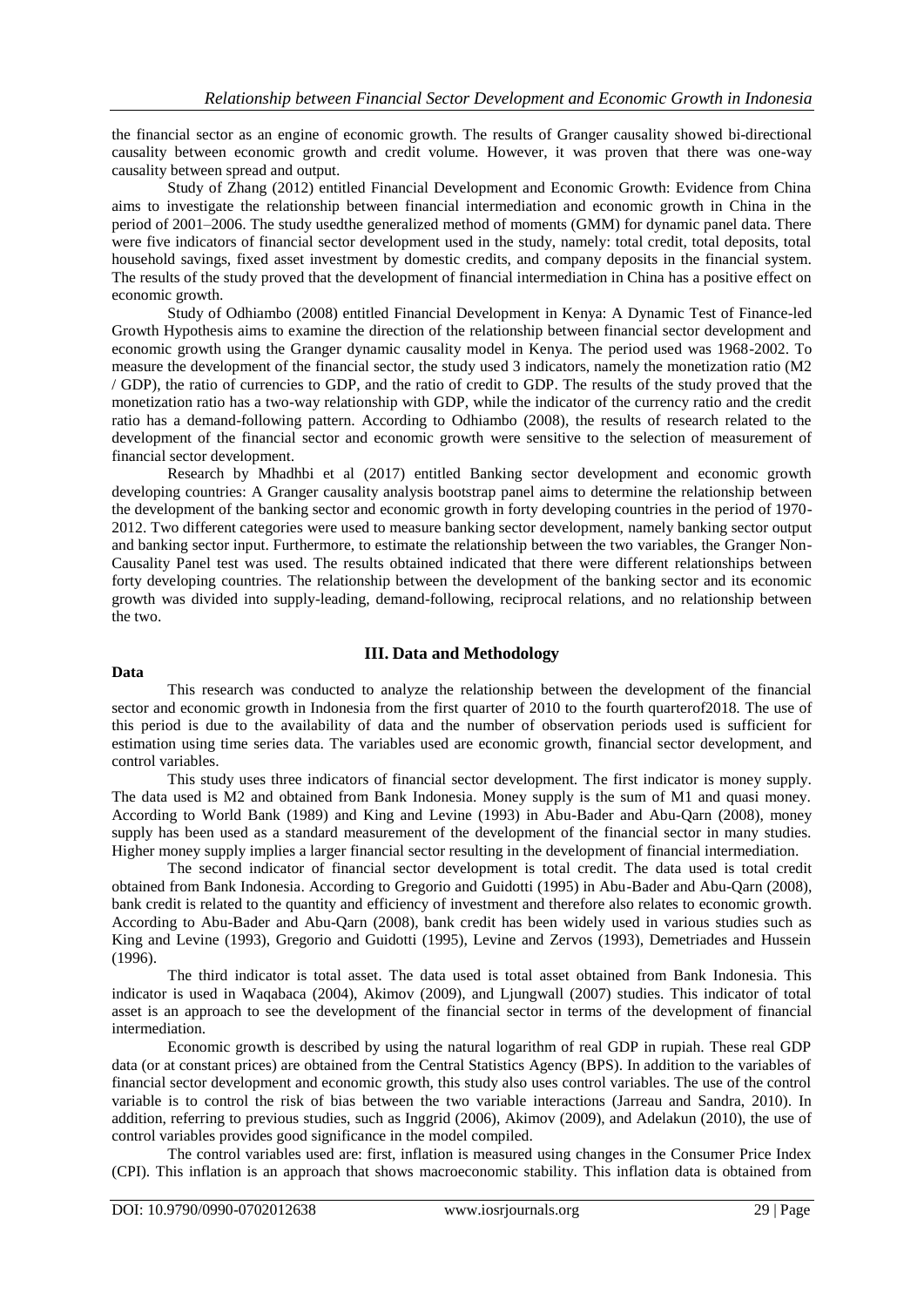BPS. Second, trade openness as measured by the ratio of the number of exports and imports to GDP. This data is obtained from BPS.

## **Methodology**

#### **Factor Analysis**

Factor analysis is one of the statistical techniques used to provide relatively simple descriptions through the reduction of the number of variables called factors. Factor analysis is a data analysis to find out the dominant factors in explaining a problem. The process of factor analysis tries to find a relationship between a number of variables that are mutually independent of one another so that one or several sets of variables can be made which are fewer than the initial number of variables.

Factor analysis can be seen as an extension of the main component analysis which basically aims to obtain a small number of factors that have properties:

- 1. Able to explain as much as possible the diversity of data,
- 2. These factors are mutually independent, and
- 3. Each factor can be interpreted.

The stages of factor analysis are in line with the process which is summarized into four stages, namely:

- 1. Choosing the appropriate variables to be included in the factor analysis. Because factor analysis attempts to classify a number of variables, there should be a fairly strong correlation between variables, so that grouping will occur.
- 2. After the number of variables was selected, the extraction of these variables is carried out to become one or several factors.
- 3. In many cases, the factors formed do not reflect the differences between the factors that exist. But if the contents of the factor are still in doubt, a rotation process can be carried out to clarify whether the factors formed have been significantly different from other factors.
- 4. After the factors have really been formed, then the process is continued by naming the existing factors.

#### **Time Series Analysis**

## **Stationarity Test**

According to Cryer (1986), there are two types of stationarity, namely weak stationary and strong stationary: 1. Strong stationary

A data is stationary if for all times  $t_1, t_2, ..., t_n$  has the same distribution function for all time lags. 2. Weak stationary

A data is said to be weak stationary if the average and the covariance do not depend on time *t*. In Gujarati (2004), stationary properties are stated as follows:

| $E(Y_t) = \mu$                                                 |  |
|----------------------------------------------------------------|--|
| $var(Y_t) = E(Y_t - \mu)^2 = \sigma^2$                         |  |
| $cov(Y_t, Y_{t+k}) = E[(Y_t - \mu)(Y_{t+k} - \mu)] = \gamma_k$ |  |
| $0.71 \pm 0.71$ $1.1$ $1.1$ $1.1$ $1.1$ $1.1$                  |  |

Stationary tests can be done with various methods, including:

- **1.** Graph method
- **2.** Correlogram test

**3.** Unit roots test

The basic idea of data stationarity testing through the root test of this unit can be explained through the AR (1) model below:

$$
\Delta Y_t = \delta Y_{t-1} + \varepsilon_t
$$

where:  $\varepsilon_t$  israndom or stochastic error. If  $\delta = 0$ , then the random variable (stochastic) Y have unit roots. If the time series data has a root unit, it is said that the data is not stationary. Stationarity test is carried out by hypothesis:

 $Ho: \delta = 0$  (Y<sub>t</sub>not stationary)

 $H_1: \delta < 0$  (Y<sub>t</sub>stationary)

There are three-unit root tests, namely Dickey Fuller, Augmented Dickey Fuller, and Phillips-Perron. In this study, the stationarity test used was unit root test using the Phillips-Perron method. Distribution statistics *t* do not follow the normal distribution statistics but follow the Phillips-Perron statistical distribution while the critical value is used by the critical value stated by Mackinnon. The advantage of the Phillips-Perron test compared to the Dicky Fuller Augmented Test is to consider the existence of heteroscedasticity at error. Another advantage is that there is no need for specification of lag length for regression tests.

(4)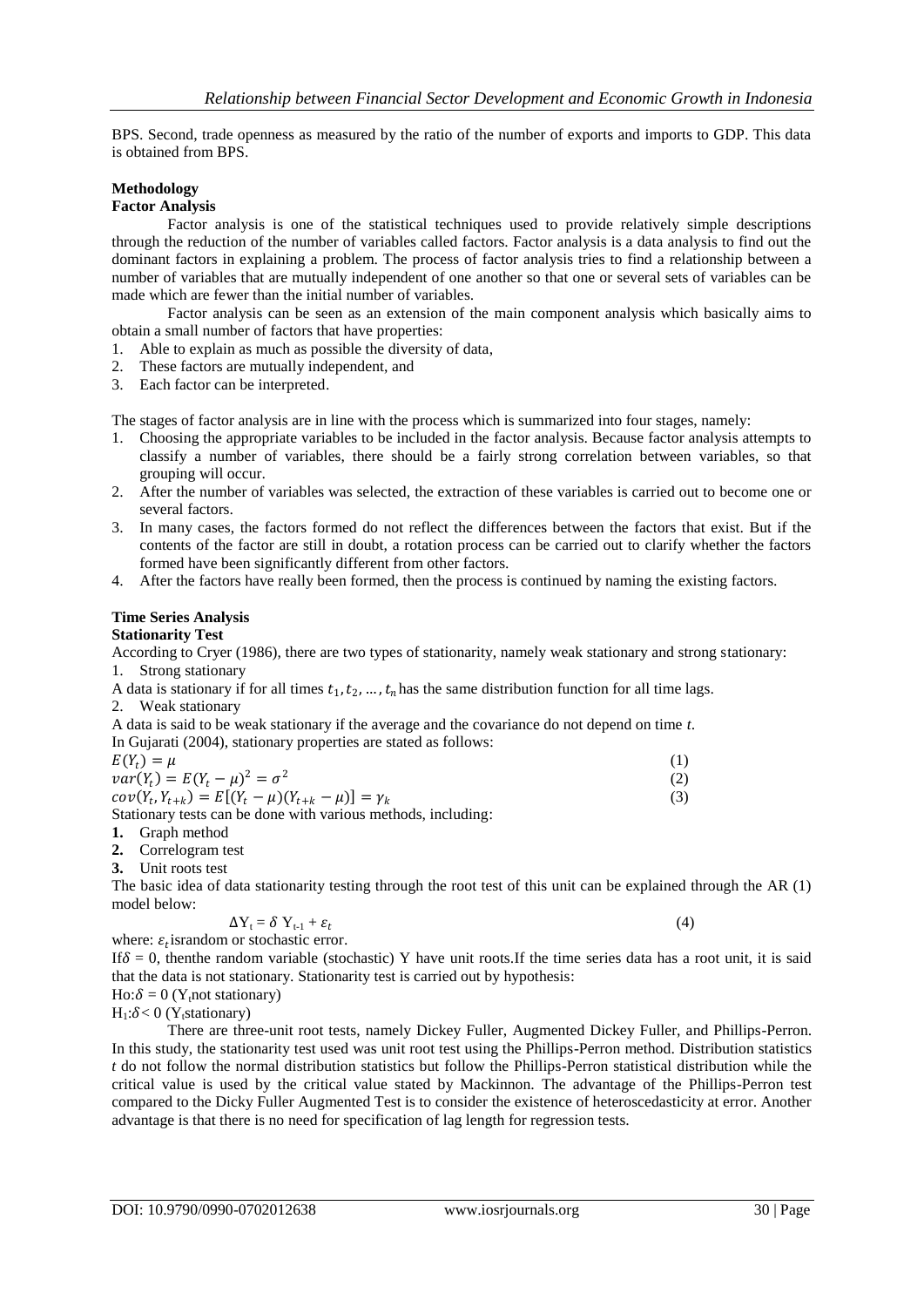## **Optimum Lag Test**

Determination of the length of the lag needs to be done because in addition to increasing the number of parameters it will also cause a decrease in the degrees of freedom. So that the determination of lag length is an important criterion in forming the VAR model. The way to determine the optimum lag length of VAR can be done by several methods, for example based on the Akaike Information Criterion (AIC) criteria and Hannan-Quinn Informatin Criterion (HQ).

The formula for optimum AIC lag selection is as follows (Enders, 2004):

 $AIC = T log |\mathbf{\Sigma}| + 2k$ 

(5)

where:

 $T = number of observations$ 

k' = number of parameters, where the value is equal top  $(pk + 1)$ . where: k= lag length;

 $p =$  number of variables; added by intercept

 $|\Sigma|$  = determinant of the error covariance variance matrix

#### **Johansen Cointegration Test**

Cointegration is a long-term relationship between stationary variables at the same degree of integration. The concept of cointegration states that if one or more variables are not stationary but are cointegrated, the linear combination between variables in the system will be stationary, so that the system of long-term equations is relatively stable (Enders, 2004).

To explain the Johansen test, we can note the autoregressive model with the following *p* orders: (6)

$$
Y_t = A_1 Y_{t-1} + \dots + A_p Y_{t-p} + \varepsilon_t
$$

where: Y<sub>t</sub>isvectors of non-stationary variables and a<sub>t</sub>is error vector. The above equation can be rewritten:  $\Delta Y_t = \sum_{i=1}^{p-1} \Gamma_i \Delta Y_{t-1} + \Pi Y_{t-1} + \varepsilon_t$ (7)

 $\Delta t_t - \sum_{i=1}^{t} t_i \Delta t_{t-1} + \Pi t_{t-1}$ <br>where:  $\Pi = -(\mathbf{I} - \sum_{i=1}^{p} A_i)$  $_{i=1}^{p} A_{i}$ ) dan  $\Gamma_{i} = -\sum_{i=1+1}^{p} A_{i}$  $i=1+1$ 

The rank of Thisthe same as the number of independent cointegration vectors. Clearly, if  $rank(\Pi) = 0$ , then the matrix consists of zero elements and no cointegration. Meanwhile, if  $rank(\Pi) = 1$ , then there is a single cointegration vector and  $\Pi Y_{t-1}$  is error correction term.

#### **Granger Causality Test**

Granger Causality only tests relationships between variables and does not estimate models. Granger causality model for 2 variables:

| $Y_t = a_0 + a_1 Y_{t-1} + \dots + a_p Y_{t-p} + b_1 X_{t-1} + \dots + b_p X_{t-p}$ | (8) |
|-------------------------------------------------------------------------------------|-----|
| $X_t = a_0 + a_1 X_{t-1} + \dots + a_p X_{t-p} + b_1 Y_{t-1} + \dots + b_p Y_{t-p}$ | (9) |

with a hypothesis for each equation:

$$
H_0
$$
:  $b_1 = b_2 = ... = b_p = 0$ 

where H<sub>0</sub>is X not the cause of GrangerY for the first regression and Y not the cause of GrangerX for the second regression. If it accepts the hypothesis that X is not the cause of Granger Y butit rejectsthe hypothesis that Y is not the cause of Granger X,thenGranger Causality can conclude that Y causes X.

## **Vector Autoregressive (VAR) / Vector Error Correction Model (VECM)**

According to Sims (1980) in Enders (2004), the VAR method has been widely used for macroeconomic research, which allows researchers to analyze mutual relations between variables in the system of equations. Based on the standards in the VAR model, the general form for multivariate cases is as follows:

$$
Y_t = \mu + A_1 Y_{t-1} + \dots + A_p Y_{t-p} + \varepsilon_t
$$

(10)

- $Y_t$ : Endogenous variable vector in a (k x 1) dimension
- : Dimensional parameter matrix (k x k)
- p : Lag of the VAR model
- $\mu$  : Intercept
- $\varepsilon_{t}$ : Error matrix

The form of the VAR above is an ordinary, restriction-free VAR form used if the data is stationary. Variations in the form of VAR usually occur due to differences in the degree of integration of variable data, which is known as VAR and VAR in difference. VAR is used when the research data has a stationary form with 0 degree of integration.

There are two choices that can be made if the data is not stationary at the level, namely the VAR model with differentiation (VAR in difference) for non-cointegrated data and VECM for cointegrated data. If the first choice is obtained, long-term information will be lost because it only explains the short-term relationship so that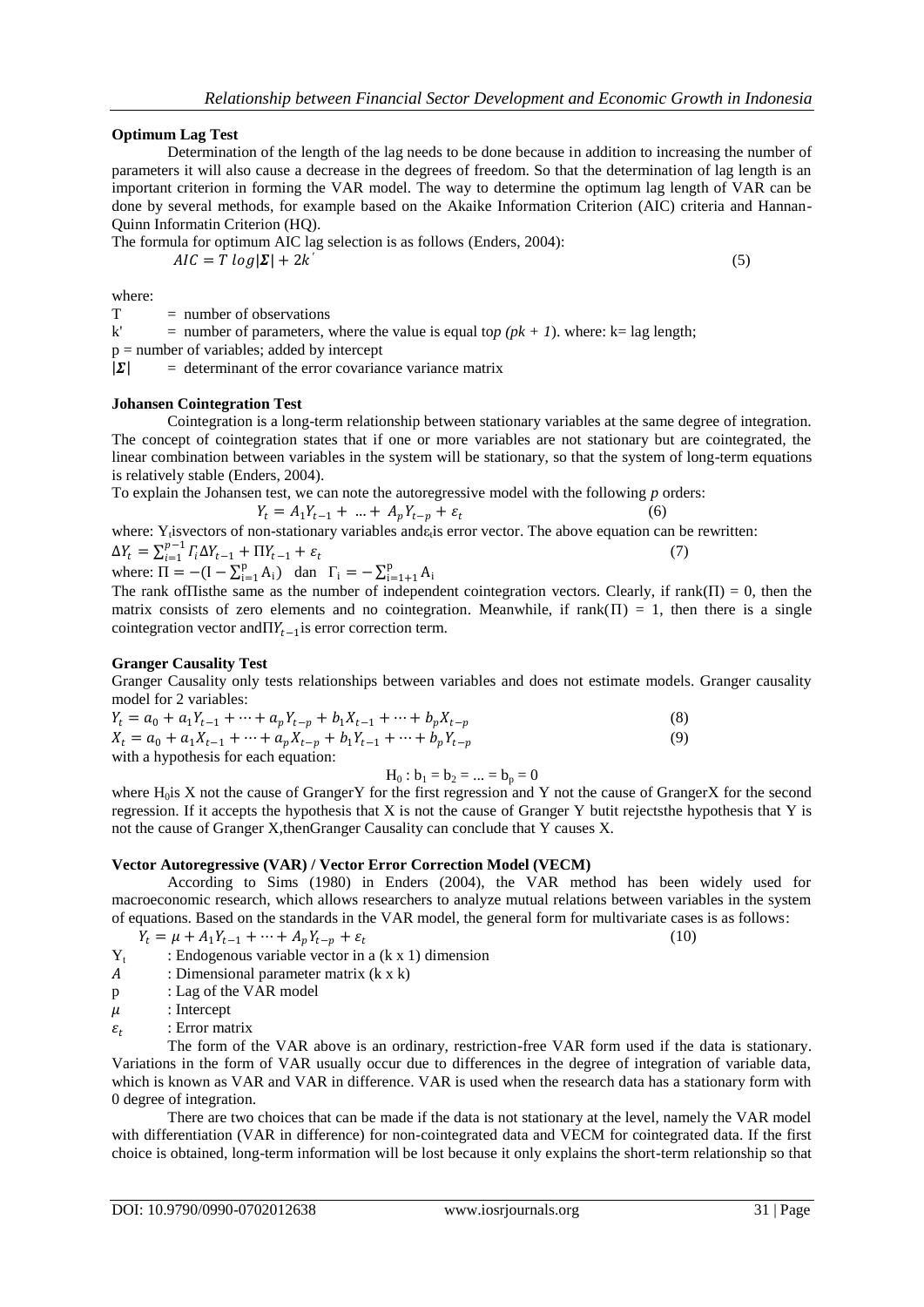the relationship between the variables at the level becomes lost because it is based on non-cointegrated parameters.

VECM includes short-term and long-term information because the equations contain short-term and long-term parameters. So that the relationship between the financial sector development variables and economic growth variables can be seen in this method. The general VECM model is as follows (Lutkepohl and Kratzig, 2004):

 $\Delta Y_t = \Pi Y_{t-1} + \Gamma_1 \Delta Y_{t-1} + \cdots + \Gamma_{p-1} \Delta Y_{t-p+1} + \varepsilon_t$ (11) dengan:  $\varepsilon_t$  = error,  $\Pi = -(I_K - A_1 - \cdots - A_p)$  dan  $\Gamma_i = -(A_{i+1} + \cdots + A_p)$  untuk  $i = 1, \dots, p-1$ .

#### **Impulse Response Function (IRF)**

According to Enders (2004), the best way to characterize dynamic structures in a model is to analyze the response of the model to shock. With this method can see the shock effect of certain endogenous variables which will directly affect the variable itself and so on to other endogenous variables.

## **Variance Decomposition**

Variance decomposition describes the contribution in endogenous variables into shocks of endogenous variable components in VAR. Variance decomposition provides information about the relative importance of each shock to the variable in VAR. In other words, variance decomposition shows the percentage of error variance forecasting for each variable that may be connected with its own shock and to fluctuations in other variables in the system. Both variance decomposition and IRF are obtained from the Moving Average (MA) model obtained from the original VAR model.

#### **Model Spesification**

Based on the general equation model and by using variables in the study, namely economic growth (LNGDP), financial sector development (FD) and control variables (economic openness (O) and inflation (LNCPI)), the equation matrix of the research is as follows.

VAR equation

$$
LNPDB_t = \alpha_0 + \sum_{i=1}^p \alpha_{1i} LNPDB_{t-i} + \sum_{i=1}^p \alpha_{2i} PK_{t-i} + \alpha_3 \theta_t + \varepsilon_{1t}
$$
  
\n
$$
PK_t = \beta_0 + \sum_{i=1}^p \beta_{1i} PK_{t-i} + \sum_{i=1}^p \beta_{2i} LNPDB_{t-i} + \beta_3 \gamma_t + \varepsilon_{2t}
$$
\n(13)  
\nVECM equation

 $\Delta LNPDB_t = \alpha_0 + \sum_{i=1}^{p-1} \alpha_{1i} \Delta LNPDB_{t-i} + \sum_{i=1}^{p-1} \alpha_{2i} \Delta PK_{t-i} + \alpha_3 \theta_t + \alpha_4 ECT_{t-1}$  $i=1$  $+\varepsilon_{1t}$ (14)

$$
\Delta PK_t = \beta_0 + \sum_{i=1}^{p-1} \beta_{1i} \Delta PK_{t-i} + \sum_{i=1}^{p-1} \beta_{2i} \Delta LNPDB_{t-i} + \beta_3 \gamma_t + \beta_4 ECT_{t-1}
$$
\n(15)

 $+\varepsilon_{2t}$ 

where∆shows*difference*;  $\theta$  andy arecontrol variables, namely openness and inflation; *p* is optimum lag;  $\varepsilon_t$  is error.

## **IV. Results and Analysis**

#### **Financial Sector Development Indicator**

Before forming the factors of the indicators used, Kaiser-Meyer-Olkin (KMO) and Bartlett's Test of Sphericity need to be seen first. This is useful to find out whether factor analysis is suitable for use in the formation of financial sector development factors. The results of the calculation of data processing with the KMO and Bartlett's Test of Sphericity method can be seen in the following table.

|                                      | <b>Table 1.</b> Kaiser-Meyer-Olkin (KMO) and Bartlett's Test of Sphericity |
|--------------------------------------|----------------------------------------------------------------------------|
| <b>Test</b>                          | Value                                                                      |
|                                      |                                                                            |
| Kaiser-Meyer-Olkin                   | 0.764                                                                      |
| <b>Bartlett's Test of Sphericity</b> | $0,000$ (Sign.)                                                            |

Based on Table 1, it can be seen that the measured KMO from the data results is 0.764, above 0.5. It means that the existing factors can be further analyzed. This refers to Kaiser and Rice (1974) in Ekaria (2004) who determined the feasibility value criteria for KMO which stated that KMO values above 0.7 were sufficient

to continue the use of factor analysis The results of Bartlett's Test of Sphericity are indicated by a value called the significance number that is 0,000 which means below  $\alpha$ . In this case, it is used  $\alpha = 0.05$ . A significance small number which is below 0.05 indicates a significant relationship or correlation between the indicators used in the study. Thus, the indicators used in the study have met the requirements for further analysis.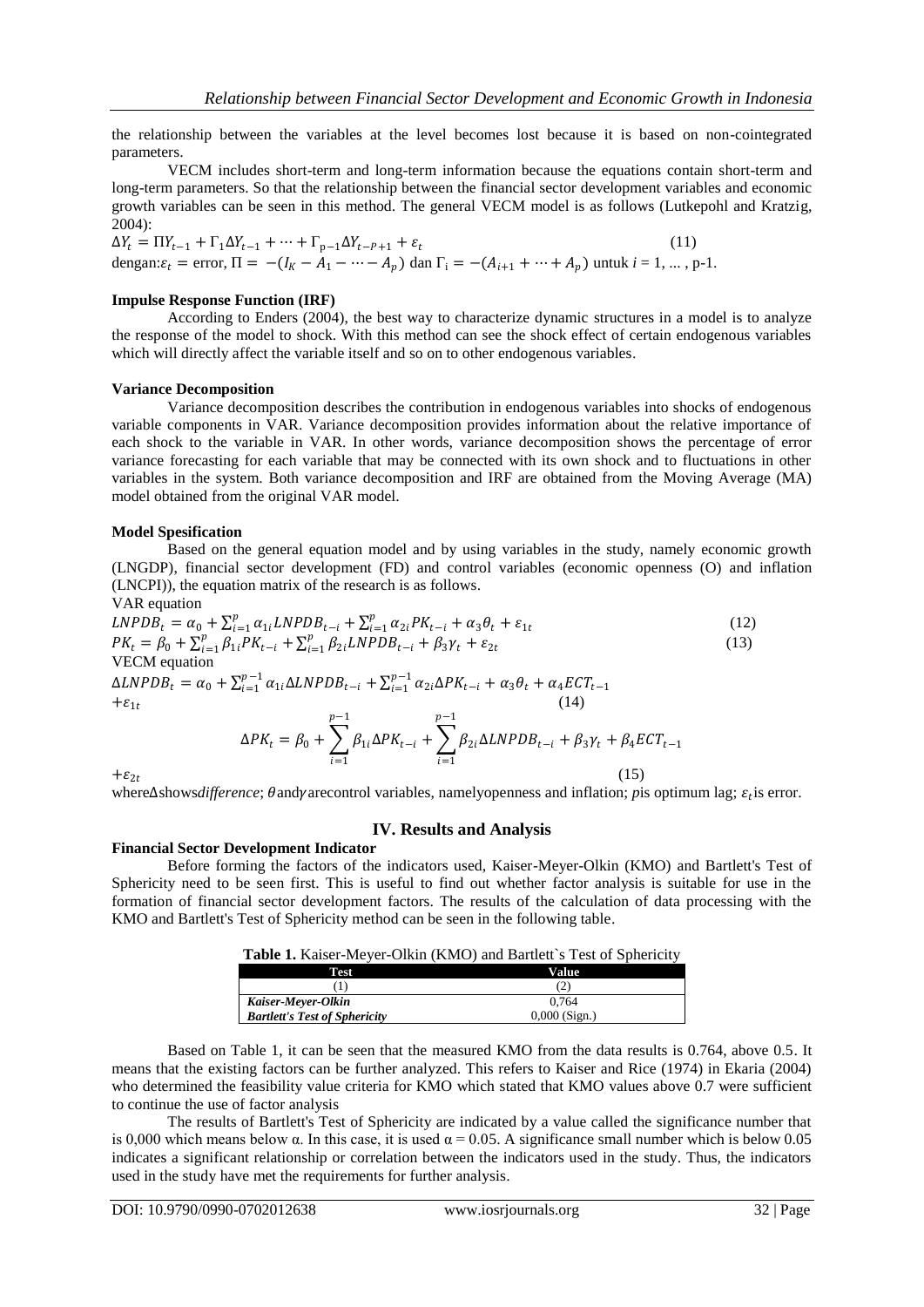The next step in forming a factor is to determine the number of factors formed.

| <b>Factor</b> |       | <b>Initial Eigen Value</b> |               |       | <b>Extraction Results</b> |               |
|---------------|-------|----------------------------|---------------|-------|---------------------------|---------------|
|               | Value | % Variance                 | % Cummulative | Value | % Variance                | % Cummulative |
| 1             | (2)   |                            | (4)           | (5)   | (6)                       |               |
|               | 2.995 | 99.822                     | 99.822        | 2.995 | 99.822                    | 99.822        |
| ∠             | 0.005 | 0.154                      | 99.976        |       |                           |               |
|               | 0.001 | 0.024                      | 100.000       |       |                           |               |

**Table 2.** Factor Extraction Results

In determining the number of factors formed a reference from Morrison (1976) was used, which is a factor that has a cumulative proportion of variance above 75 percent. Based on Table 2, the three indicators analyzed form a factor called financial sector development. The extraction factor above can represent 99.82 percent of the overall variation in the research variable.

After it is known that the factors formed are one, then it can be seen the communal value of each indicator used. Communality is the number of variations of each indicator that can be explained by the factors formed. The number of communities is as follows.

| <b>Indicators</b> | <b>Communality</b> |
|-------------------|--------------------|
|                   |                    |
| M2                |                    |
| <b>Credit</b>     | በ 99′              |
| Asset             |                    |

## **Table 3.** Communality Results from Factor Analysis

In Table 3, it can be seen that the factors formed are able to explain variations of M2 by 99.9 percent, variations of credit by 99.7 percent, and variations on assets of 99.9.

High variations with a contribution of around 90 percent of M2, credit, and assets that can be explained by the factors formed indicate that the three indicators are important in forming factors. Meanwhile, to find out the correlation of each indicator to the factors formed can be known through the loading factor. The loading factor value can be seen in the table below.

| <b>Indicators</b> | Communality |
|-------------------|-------------|
|                   |             |
| M <sub>2</sub>    | 0.999       |
| <b>Credit</b>     | 0.998       |
| Asset             |             |

**Table 4.** Factor Loading of Factor Analysis Results

The loading value shows a positive value which means there is a positive correlation of all indicators used in the financial sector development. Money supply and total asset show the relationship most closely with the financial sector development, where this shows that transactions and liquidity in the economy are very influential on developments in the sector. The more emerging financial product innovations due to technological advances, the more it will encourage an increase in economic liquidity. The greater economic liquidity, which mostly comes from funds collected by banks, shows the greater funding to businesses and the public for investment and consumption.

Total credit also shows a large positive correlation with the financial sector development. Lending and raising public funds are the core role of the banking sector in terms of financial intermediation, namely channeling funds from parties with excess funds to those who lack funds. This positive relationship means that the more loans channeled by banks, the financial sector will grow

The next step in factor analysis is to get the factor score formed. This factor score is needed to obtain data from the results of the financial sector development factors formed to carry out further analysis in this study using time series analysis.

## **StationarityTest**

The most important assumption before conducting a time series analysis is stationarity. This needs to be done to avoid spurious regression or straight regression. To conduct stationarity tests in this study, ituses the unit root test of the Phillips-Perron method. The results of testing stationary economic growth, financial sector development, economic openness, and inflation are as follows.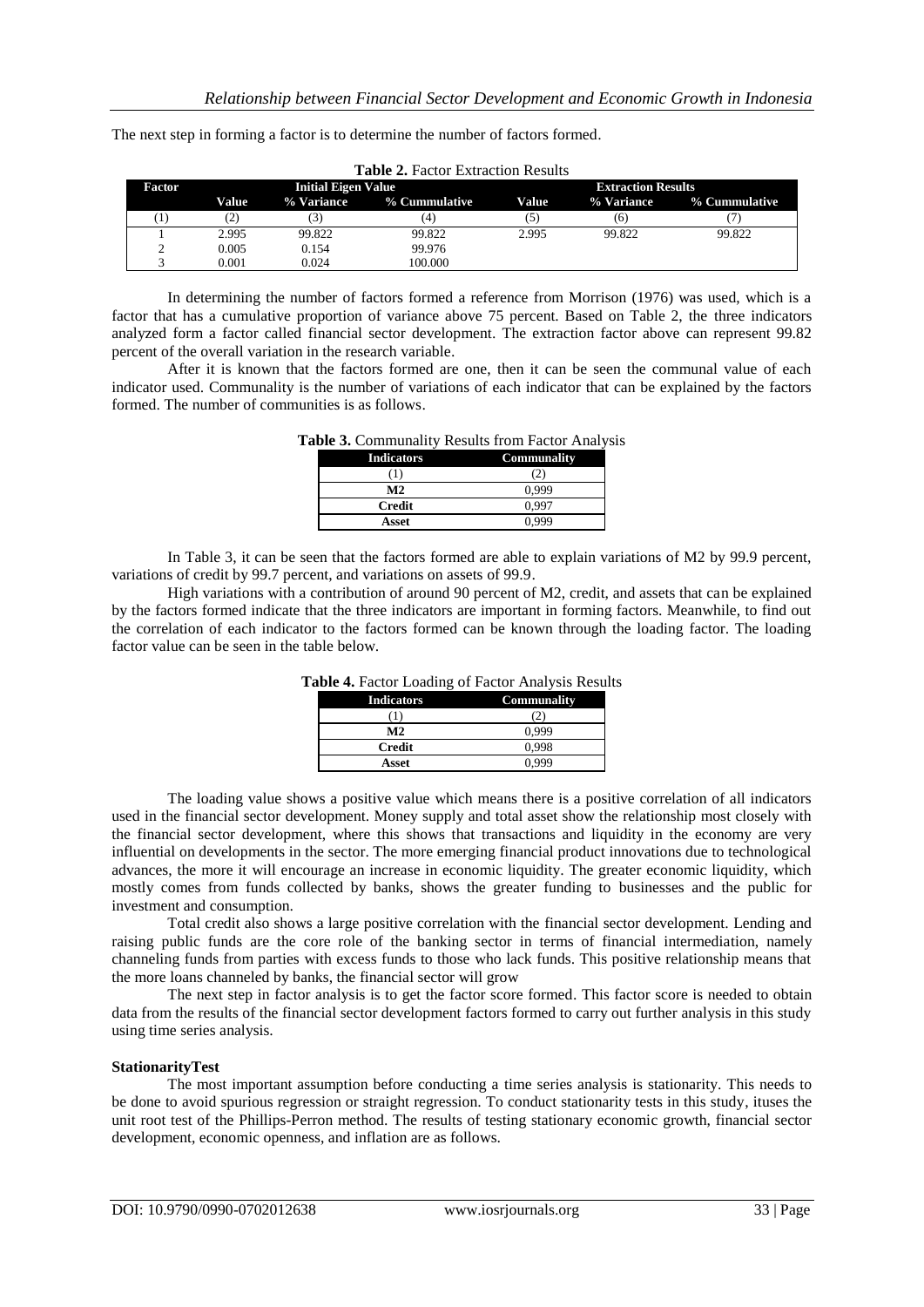|                  |          |         | <b>Table 5.</b> Stationarity Test Using Phillips-Perron |           |                         |                     |
|------------------|----------|---------|---------------------------------------------------------|-----------|-------------------------|---------------------|
| <b>Variables</b> |          | Level   |                                                         |           | <b>First Difference</b> |                     |
|                  | t-test   | t-table | <b>Stationarity</b>                                     | t-test    | t-table                 | <b>Stationarity</b> |
|                  | (2)      |         | (4)                                                     | (5)       | (6)                     |                     |
| <b>LNGDP</b>     | $-1.379$ | ±2.948  | Not stationary                                          | $-8.107$  | $\pm 2.951$             | Stationary          |
| FD               | 0.520    | ±2.948  | Not stationary                                          | $-11.724$ | $\pm 2.951$             | Stationary          |
| <b>Openness</b>  | $-2.249$ | ±2.948  | Not stationary                                          | $-10.653$ | $\pm 2.951$             | Stationary          |
| <b>LNCPI</b>     | $-2.459$ | ±2.948  | Not stationary                                          | $-6.149$  | $\pm 2.951$             | Stationary          |

The Phillips-Perron test shows that economic growth, financial sector developments, economic openness, and inflationare not stationary at the level of a 5 percent significance level. Required reduction in the value of the present period with the previous period called the difference data of each variable so that the stationary assumptions are met. In Table 5, it is known that all research variables are stationary at first difference with a significance level of 5 percent. So, it can be concluded that all variables are integrated in the same degree, namely  $I(1)$ .

Before forming a system of equations in the VAR/VECM method, it must first go through sequential stages, namely the stationary data test, then determine the optimum lag length. After going through statistical tests and data declared to be stationary, then the next step determines the optimum lag length in the VAR/VECM model.

|     | $\alpha$ anco. Optimum $\text{Lag}$ Test Result |
|-----|-------------------------------------------------|
| Lag | AIC                                             |
|     | (2)                                             |
|     | $-13.12486$                                     |
|     | -19.55511                                       |
|     | $-21.33559$                                     |
|     | $-21.76289*$                                    |

**Table6.** Optimum Lag Test Results

Based on Table 6, the lag used in cointegration testing and the formation of the VAR/VECM model is lag 3. After knowing the stationary conditions of all the optimum variables and lags, the next step is to find out the cointegration test results shown in the table below. The table displays the value of the trace statistic and pvalue resulting from the cointegration test.

| <b>Number of Cointegration</b> | <b>Cointegration Test</b> |                |
|--------------------------------|---------------------------|----------------|
|                                | <b>Trace Statistic</b>    | <b>P-value</b> |
|                                | 21                        | 3              |
| None                           | 80.5423                   | $0.0000*$      |
| At most 1                      | 33.1203                   | $0.0200*$      |
| At most 2                      | 14.7396                   | 0.0648         |
| At most 3                      | 0.66450                   | 0.4150         |

# **Table7.** Cointegration Test Results

\*) P-value less than  $0.05$ 

It can be seen from Table 7 that all equations have a p-value that is less than 0.05 so that the decision is taken to reject the initial hypothesis. This means that there is cointegration at the 5 percent significance level. That is, the variable of financial sector development has a long-term relationship with economic growth and with its control variables, namely inflation and economic openness. Because there is cointegration, the model used in this study is the VECM model.

#### **Direction of Relationship Between Financial Sector Development and Economic Growth**

The Granger causality test is needed to determine the direction of the relationship that has been debated between financial sector development and economic growth. From the Granger causality test, it will be known whether the relationship is a two-way, one-way relationship, or does not have a significant relationship.

|                        | <b>Table 8.</b> Granger Causality Test Results |         |                        |
|------------------------|------------------------------------------------|---------|------------------------|
| <b>Hypothesis</b>      | <b>F-Statistic</b>                             | P-value | <b>Results</b>         |
|                        | 2'                                             |         | [4]                    |
| $FD\rightarrow LNGDP$  | 2.90670                                        | 0.0536  | Failed to Reject $H_0$ |
| $LNGDP \rightarrow FD$ | 8.48127                                        | 0.0004  | Reject $H_0$           |

The results of the Granger causality test show that the hypothesis of the financial sector development does not encourage economic growth to fail at the 5 percent significance level because it has a p-value of more than 0.05. While the hypothesis of economic growth does not encourage the financial sector development to be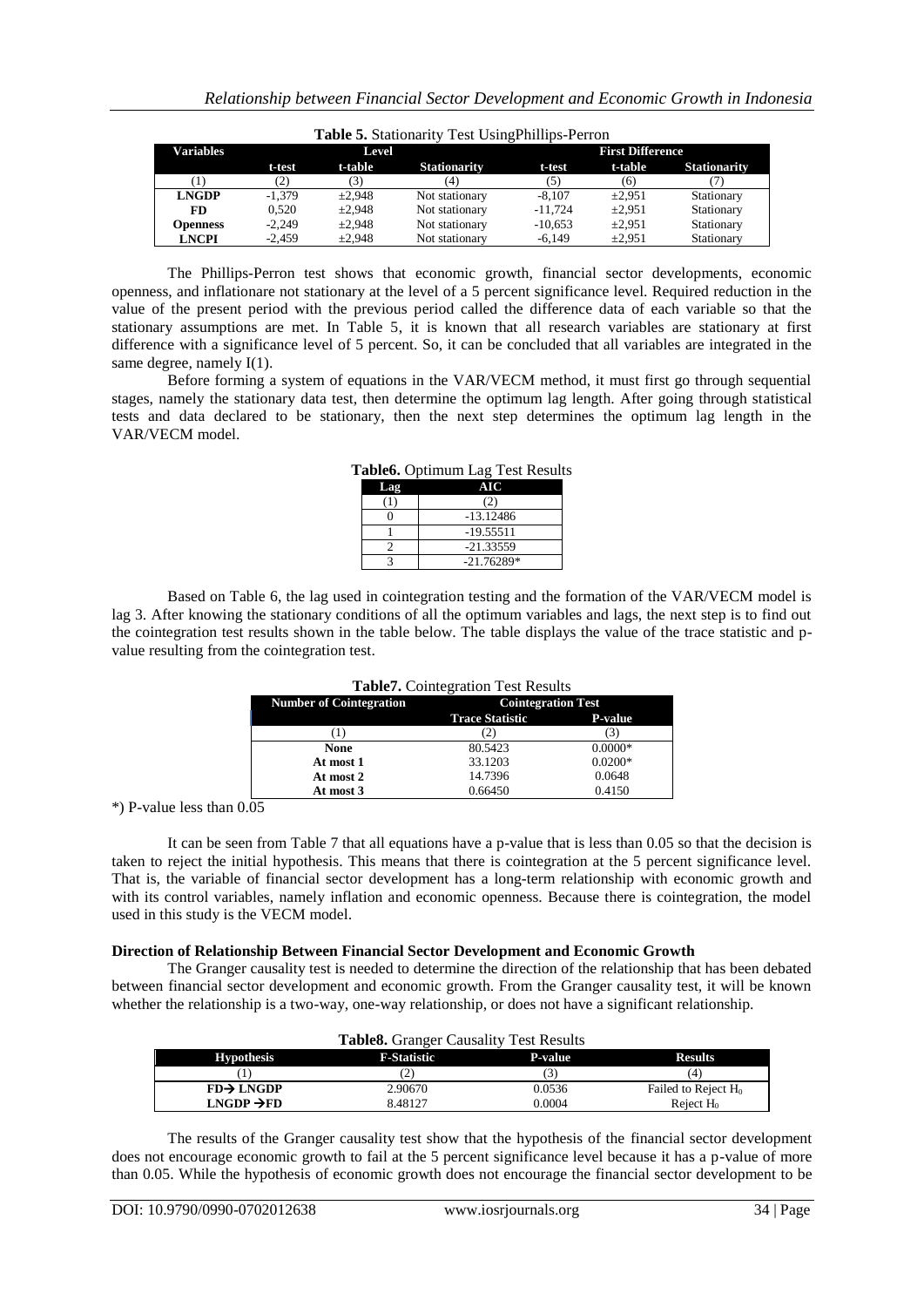rejected at the 5 percent significance level because it has a p-value of less than 0.05. So, it can be concluded that there is a one-way relationship from economic growth to the financial sector development.

Based on the pattern of relationship between financial sector development and economic growth mentioned by Patrick (1966), namely supply leading and demand following, then in this study it is known that the two relations in Indonesia are included in the demand following pattern. The demand following implies that the financial sector is basically passive in the growth process. Whereas as a consequence of real economic growth, financial markets will grow, broad, and perfect. This increases the opportunity to obtain financial liquidity and then this financial sector can stimulate real growth. The demand following pattern is in line with the results of research conducted by Best & Francis (2017) with a case study in Barbados. According to Best & Francis (2017), the demand following pattern illustrates that the development of the real sector can encourage broader and deeper financial markets which will later lead to the development of the financial sector. The real growth that drives the development of the financial sector is also seen in the Zang  $\&$  Kim (2007) study (Yıldırım, 2013) using panel data from 74 countries. In addition, Ndlovu's (2013) study also found this pattern of demand-following relationships in Zimbabwe.

#### **The Effect of Economic Growth on Financial Sector Development**

Based on the results of stationarity and cointegration tests, it can be decided that the model used in this study is the VECM model.

| $FD(-1)$ | $LNGDP(-1)$  | $Openness(-1)$ | $LNCPI(-1)$ |          |
|----------|--------------|----------------|-------------|----------|
|          | (2)          |                | Ί.          | (6)      |
|          | $-10.1243*$  | $-7.5990*$     | 2.3117      | 139.4321 |
|          | (3,1179)     | (2.4544)       | (3,5588)    |          |
|          | $[-3, 2472]$ | [-3.0961]      | [0,6496]    |          |

| Table9. Long Term Equation Results |
|------------------------------------|
|------------------------------------|

where () is standard error; [] is t-statistics; \*5% significance

The results of the long-term relationship in Table 9 have the opposite sign of the sign in the equation, where the negative coefficient is interpreted as a positive effect. The long-term equation formed is as follows.

## $FD_{t-1} = -139,43 + 10,12$  (LNGDP)<sub>t-1</sub> + 7,60(0penness)<sub>t-1</sub> - 2,31(LNCPI)<sub>t-1</sub>

The long-term equation above shows that economic growth has a significant effect on the financial sector development at the level of 5 percent. The control variable of economic openness also has a significant effect on the financial sector development at the level of 5 percent. But inflation does not have a significant influence on the financial sector development.

Real economic growth influences indicators of financial sector development positively and significantly that consist of M2, total credit, and total asset in the long run of 10.12. That is, every1 percent increase in economic growth will cause the development of the financial sector to increase by 10.12 points. The results that show the significant role of economic growth in the banking financial sector are in accordance with the research conducted by Iyare et al. (2005) in Trinidad and Tobago. Economic growth that can affect the development of the financial sector shows that a stable real sector can also bring stable conditions to the financial markets in Indonesia.

In addition, based on the results of the long-term equation in Table 9, it is known that the level of economic openness as one of the control variables positively and significantly affects the development of the financial sector in the long run at 7.60. That is, every 1 percent increase in the level of economic openness will cause an increase of 7.60 points. These results indicate compliance with the theory that a high level of economic openness can drive the development of the financial sector. This is consistent with the statement of Newbery & Stiglitz (1984) and Svaleryd & Vlachos (2002) that trade openness contributes to the development of the financial sector by increasing insurance needs and risk diversification through financial institutions due to increased uncertainty, income volatility, foreign competition and higher exposure against external shocks (Yilmaz, 2017). In addition, several studies state that financial and trade openness have a positive effect on the development of the financial sector, such as the research of Law and Demetriades (2006), Law (2007), Baltagi et al. (2009), Law (2009), Acikgoz et al. (2012), Zhang et al. (2015), Onanuga and Onanuga (2016) (Yilmaz, 2017).

In addition to long-term relationships, VECM can show short-term relationships in the relationship of financial sector development and economic growth. The relationship is as follows.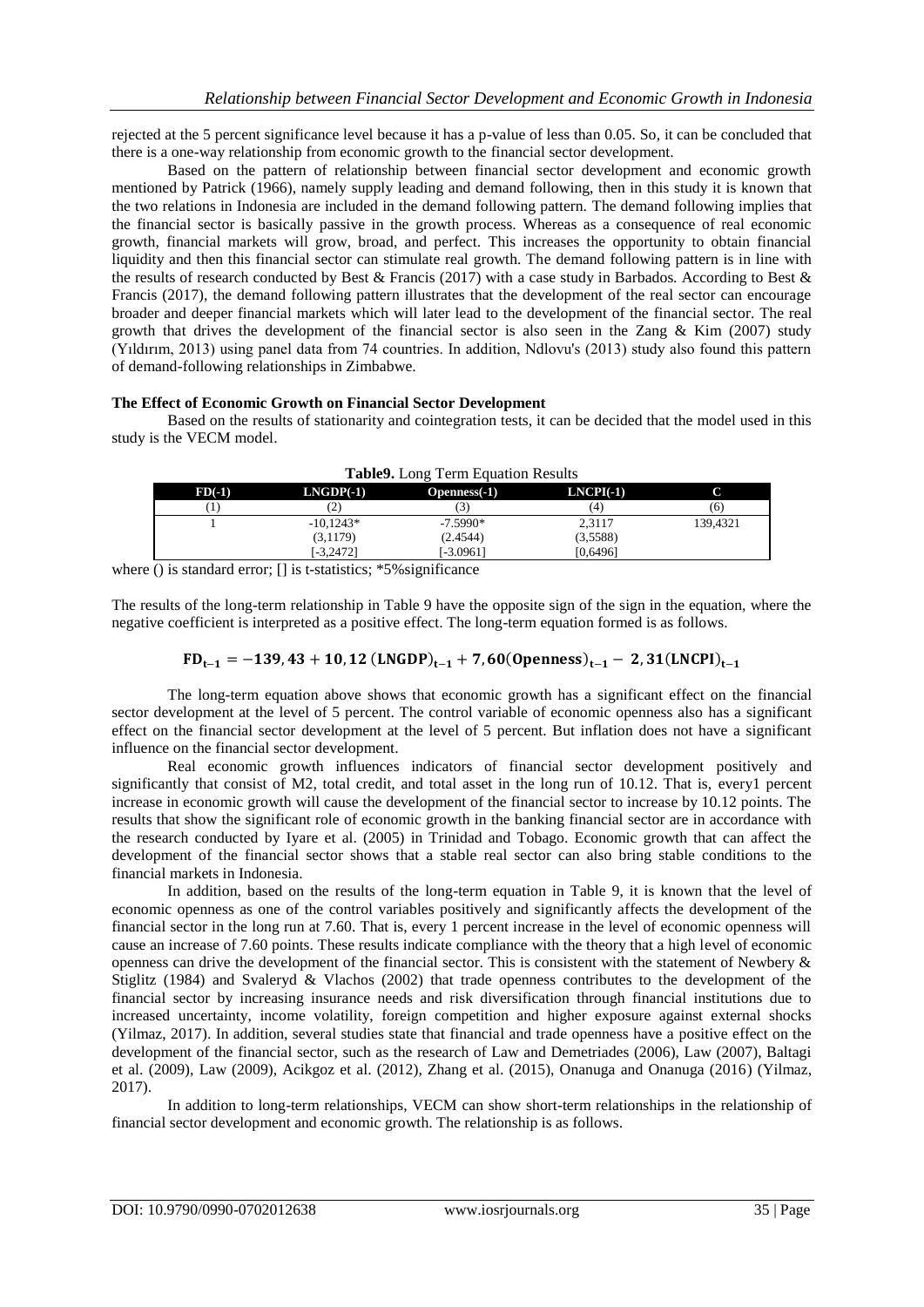| <b>Table 10.</b> Short Term Relationship of VECM on Lag 3 |            |            |                |                 |
|-----------------------------------------------------------|------------|------------|----------------|-----------------|
| Lag                                                       | D(FD)      | D(LNGDP)   | $D(O$ penness) | <b>D(LNCPI)</b> |
|                                                           |            |            |                |                 |
|                                                           | $-0.4897*$ | $-2.9222*$ | $-0.3939$      | $-0,0210$       |
|                                                           | $-0.0597$  | $-0,4139$  | 0,3896*        | $-1,6032$       |
|                                                           | $-0.2323$  | $-3,5911$  | $-0.1809*$     | 0,4401          |
| <b>Intercept</b>                                          | $0.2618*$  |            |                |                 |
| $ECT(-1)$                                                 | $-0.0760*$ |            |                |                 |
| <b>R-squared</b>                                          | 0.7699     |            |                |                 |
| <b>F-stat</b>                                             | $4.6327*$  |            |                |                 |

\*5%significance

Table 10 shows a fairly high R-squared value, which is 0.7699. This means that 76.99 percent of the variation in the development of the financial sector can be explained by variables of economic growth, inflation, and economic openness. Similarly, a significant F-statistic value means that all variables simultaneously significantly influence the financial sector development. This shows that the model used is appropriate.

The Error Correction Term (ECT) coefficient is negative and significant. This is in accordance with the expected conditions. The ECT value of 0.076 indicates that there are short-term adjustments to achieve a longterm equilibrium condition of 7.60. In the short term, the variable economic growth and the level of economic openness have a significant effect on the financial sector development. While inflation does not have a significant influence on the financial sector development.

The last quarter of economic growth had a negative and significant effect on the financial sector development with a 5 percent confidence level. It can be seen from the table that one percent increase in economic growth in thelast quarterwill cause a decline in the financial sector development by 2.92 points. Similarly, in the previous two and three quarter of economic growth had a negative but not significant effect on the financial sector development with a confidence level of 5 percent. This result is similar to study of Ahmed (2010), Song Zan et al. (2010), and Halkos & Trigoni (2010) who find that there was a long-run equilibrium relationship between financial development and economic growth (Choong & Chan, 2011). However, in the short term the relationship is not stable.

This result is also reinforced by research conducted by Deidda & Fattouh (2002) in Valíčková (2012). They stated that in the early stages of the effect the relationship between the financial sector development and economic growth was ambiguous while at the next stage of development would be a significant positive. The same as in the Loyza & Ranciere (2006) study in Valíčková (2012), it found that there was a negative relationship in the short term and a positive long-term relationship between financial intermediation and output growth.

The negative relationship between the financial sector development and economic growth in the short term is also in accordance with the research conducted by Graff (2001). According to Graff, the causal line stems is from the financial sector development for real development, but the focus lies in the potentially destabilizing effects of finance and crises. This view assumes that the financial system is an unstable relationship. Keynes (1936), Diamond and Dybvig (1983), Singh (1997) and Krugman (1998) are some economists who have the same opinion (Graff, 2001).

#### **Response of Financial Sector Development to Shock in Economic Growth**

At first, there was no significant response from financial sector development due to the shock of economic growth. This can be seen from the response of the financial sector development which is zero in the initial lag due to the shock of economic growth. The financial sector development began to respond when there was a shock to economic growth in the second quarter. The response given by the development of the financial sector in the second quarter was negative, but starting in the fifth quarter the response to the financial sector development turned positive and for the next 3 years is still ongoing.



**Figure 3.** Result of Impulse Response Function (Percent)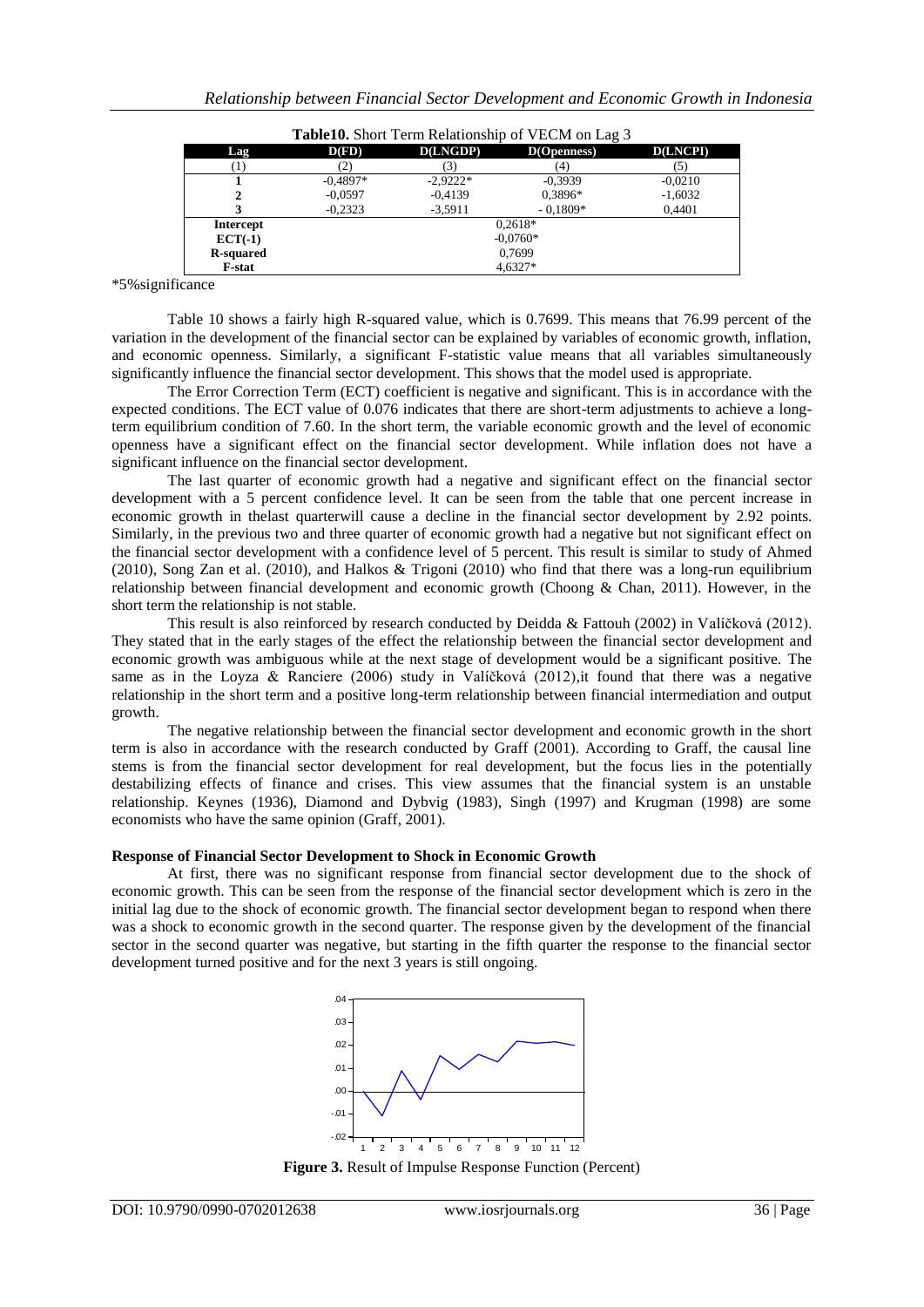#### **Contribution of Economic Growth in Explaining Financial Sector Development**

In the first quarter, variations in the development of the financial sector can be explained by the variable itself by 100 percent, while economic growth has no effect. However, in the following quarter the contribution of economic growth in explaining the development of the financial sector was quite good. This can be seen from the percentage variation in the financial sector development which can be explained by the financial sector development itself has an upward trend until the third year, which is increasing to 18.81 points.



**Figure4.** Result of Variance Decomposition(Percent)

Although until the third-year variations in economic growth were largely explained by themselves, the role of the financial sector cannot be ignored. It can be seen in Figure 4 that there is a downward trend in the contribution of financial sector development in explaining variations in itself every quarter and on the other hand economic growth shows an increasing contribution in explaining variations in the financial sector development. The increase in the contribution shows that the role of economic growth in the financial sector development will be increasingly important.

#### **V. Conclusions and Recommendations**

This paper analyzes the relationship between financial sector development and economic growth using three indicators of financial sector development, namely money supply (M2), total credit, and total asset. Of the three indicators, one variable in the development of the financial sector was formed using factor analysis. 0 0 Furthermore, it is seen the pattern of the relationship between financial sector development and economic growth using the Granger causality test. The estimation results show that the relationship pattern of financial sector development and economic growth in Indonesia is the demand following. That is, economic growth can encourage an increase in the financial sector development, while the financial sector development has no significant influence on economic growth.

> To find out more about the effect of economic growth on the financial sector development, control variables are also included for macroeconomic conditions in Indonesia, namely the variables of economic openness and inflation. By using the Vector Error Correction Model (VECM) analysis, the results show that in the short term the relationship between the two variables shows a negative direction. But in the long run, economic growth has a positive and significant effect on the variables of financial sector development.

Based on this study, the author provides suggestions, namely: 1) To improve the financial sector in Indonesia, the government can better consider and focus on increasing economic activity and economic growth. 2) More in-depth analysis of financial sector developments and economic growth is needed to obtain more detailed information and better models. Future research can add financial indicators from the non-bank sector, focusing more on investment credits with a large impact on economic growth, and more specifying the research area to a smaller scope, such as the province.  $\frac{1}{2}$   $\frac{1}{2}$   $\frac{1}{2}$   $\frac{1}{2}$   $\frac{1}{2}$   $\frac{1}{2}$   $\frac{1}{2}$   $\frac{1}{2}$   $\frac{1}{2}$   $\frac{1}{2}$   $\frac{1}{2}$   $\frac{1}{2}$   $\frac{1}{2}$   $\frac{1}{2}$   $\frac{1}{2}$   $\frac{1}{2}$   $\frac{1}{2}$   $\frac{1}{2}$   $\frac{1}{2}$   $\frac{1}{2}$   $\frac{1}{2}$   $\frac{1}{2}$   $\overline{a}$  $1 y \text{m/s}$  and  $100 \text{cm}$ 

## $Ref$ erences

- [1]. Abdurohman. 2003. The Role of Financial Development in Promoting Economic Growth: Empirical Evidence of Indonesian Economy. Jakarta: *Jurnal Keuangan dan Moneter*, 6(2). 100
- [2]. Abu-Bader, Suleiman &Aamer S. Abu-Qarn. (2008). Financial Development and Economic Growth: Empirical Evidence from Six MENA Countries. *Journal compilation: Review of Development Economics*, 12(4). 80
- [3]. Adelakun. (2010). Financial Sector Development and Economic Growth in Nigeria. *International Journal Economic Development research and Investment*, 1(1).
- research ana investment, 1(1).<br>[4]. Akimov, Alexandr. (2009). Financial Development and Economic Growth: Evidence from Countries in Transition. *European Association for Comparative Economics Studies (EACES) 9th Bi-Annual Conference: Development Strategies – A Comparative*  40 40 *View*.
- [5]. Akinlo, Anthony &Tajudeen Egbetunde. (2010). Financial Development and Economic Growth: *The Experience of 10 Sub-Saharan African Countries Revisited. Nigeria: The Review of Finance and Banking 2(01)*. 20

0